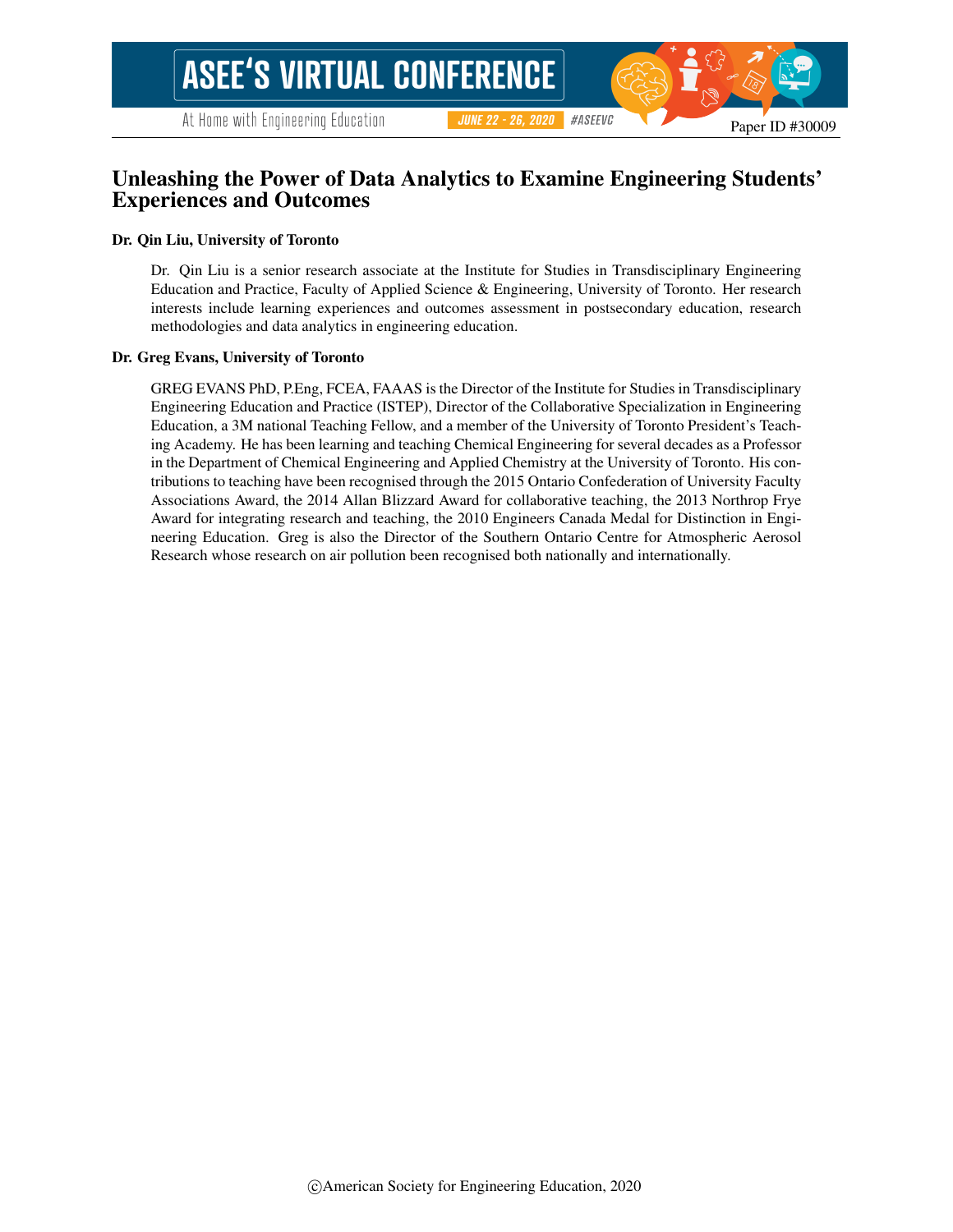# **Unleashing the Power of Data Analytics to Examine Engineering Students' Experiences and Outcomes**

# **Abstract**

In this theory paper, we integrate literature from different fields. We argue that efforts to expand engineering education research through data analytics need to be grounded in the established literature and understanding of student development. We discuss the opportunities and challenges associated with using data analytics to examine engineering students' experiences and outcomes. We suggest that engineering schools should enhance data infrastructure, along with data governance policies, to foster a culture of collaboration among units and divisions, and better utilize existing student data sources through greater data integration. We also suggest that engineering education researchers equip themselves with knowledge on data science, in addition to knowledge about different types of student experiences, and actively explore a wider range of data sources for research. Thereby, we envision a new research landscape with expanded data sources, integrated data systems, and new analytical techniques to enable predictive analysis and more actionable findings.

# **Introduction**

Engineering students develop competencies through classroom learning, work-integrated learning outside the classroom, and extra-curricular activities on and off campus [1-3]. In two ways, current engineering education research (EER) does not adequately reflect these multiple interlinked experiences that contribute to competency formation. Firstly, while much EER has been devoted to students' classroom learning [4, 5], less emphasis has been placed on workintegrated learning and the synergies arising from learning inside and outside classrooms. Secondly, the potential of existing data sources, such as administrative data, academic records and student surveys which engineering schools routinely collect, remains relatively untapped. These data sources are rarely cross-linked, significantly reducing the potential of building a rich holistic understanding of student experiences.

Lack of data linking and alignment is not just a missed opportunity within engineering education [6, 7]; there have been calls to use data analytics to leverage the explanatory and predictive power of student data broadly across postsecondary education [8, 9]. Hence, this theory paper aims to explore how a holistic view of student experiences and the rapidly emerging field of data analytics in postsecondary education can contribute to improved engineering education practice and research.

In the following sections, we will present concepts and insights from two bodies of literature: student development and data analytics in postsecondary education. Then, we will use examples from EER literature to discuss opportunities and challenges in applying data analytics to examine engineering students' experiences and outcomes. This paper aims to enhance methodologies in EER by integrating knowledge from different fields and engaging with the scholarship of integration according to Ernest Boyer's typology of scholarship [10].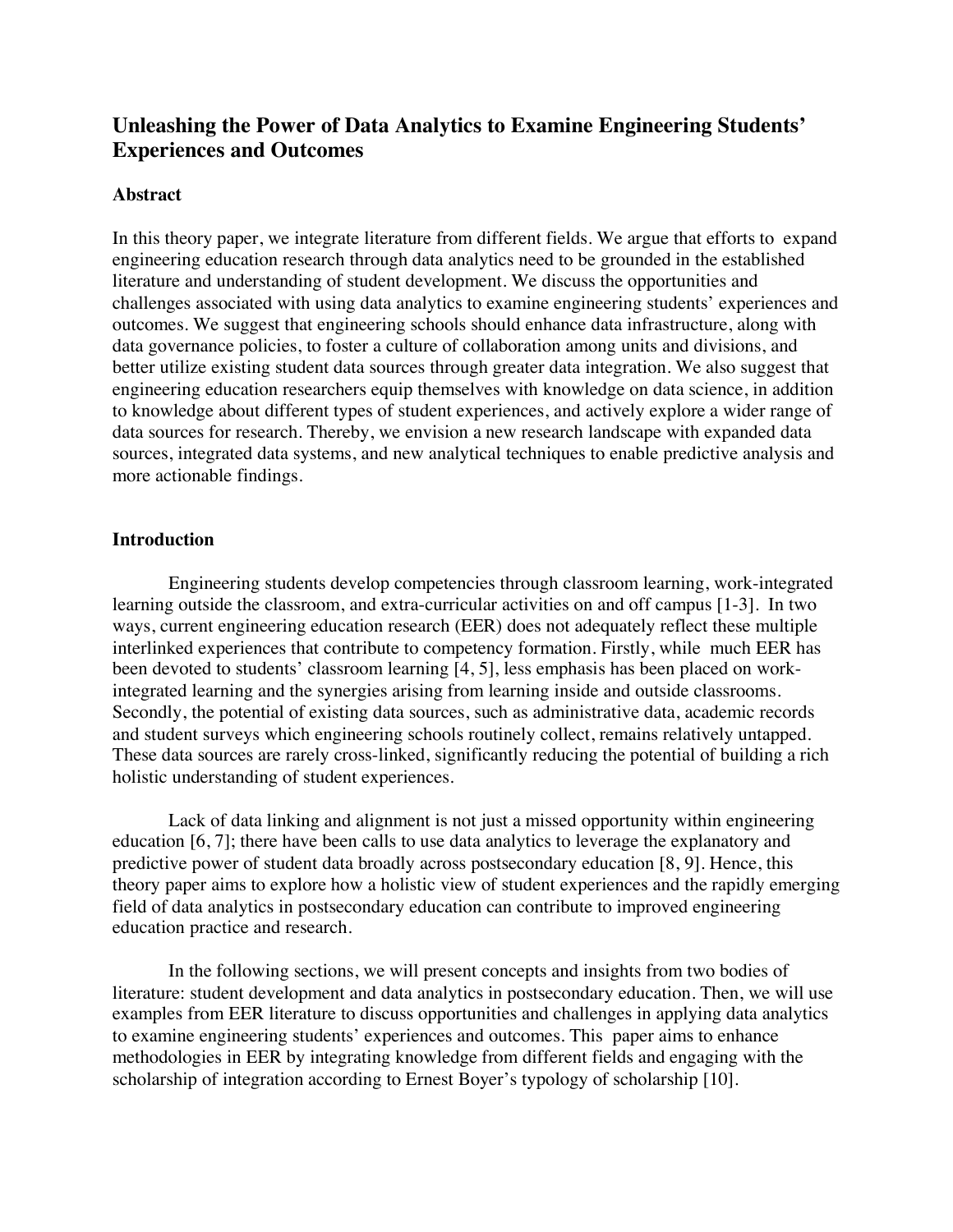# **Student Development Perspectives**

The holistic view of student experiences is manifested in two interrelated concepts about student learning: lifewide learning and integrative learning.

# *Lifewide Learning*

The notion of "lifewide learning" is often coupled with "lifelong learning" and is understood as all learning and personal development that emerges through activities in the multiple contexts and situations people inhabit contemporaneously at any point in life, with the aim of fulfilling roles and achieving specific goals, and continuously developing knowledge, understanding, skills, capabilities, dispositions and value for their personal, civic, social and/or employment-related contexts [11]. Lifewide learning can be self-directed and incidental (often unacknowledged and even unnoticed) [12].

Lifewide learning reflects the social dimension of learning; therefore, it is rooted in the sociocultural theory of situated learning and community of practice [12]. According to Lave and Wenger, learning is viewed as "a dimension of social practice" (p. 47) [13] and "a fundamentally social phenomenon" (p. 3) [14]. Through participation in a community of practice, learners go through a process of beginning to acquire knowledge and skills that prepare them to become full members of the community—a process of "legitimate peripheral participation" [13]. In order for a group of individuals to become a community of practice, they must enter into a process that features mutual engagement, joint enterprise, and shared repertoire [14]. Within this process *Mutual engagement* includes "engaged actions whose meanings [are] negotiated with one another" (p. 73). *Joint enterprise* involves a fluid process of negotiating and renegotiating actions, behaviours and participation that "reify standards and competent engagement in practice" as "important aspects of becoming an experienced member" (p. 92). *Shared repertoire* represents a marker of community in which, over time, community members develop "coherence" in which "they belong to the practice of a community pursuing an enterprise" (p. 82). When engineering students participate in different communities of practice on and off campus, they engage in these three areas of experience, which help them develop their technical and professional skills.

# *Integrative Learning*

Integrative learning represents a desired learning outcome of postsecondary education. It is defined as "an understanding and a disposition that a student builds across the curriculum and co-curriculum, from making simple connections among ideas and experiences to synthesizing and transferring learning to new, complex situations within and beyond the campus"[15]. Integrative learning demonstrates a deep learning approach; other deep learning strategies include reflective learning (reflecting on how individual pieces of information relate to larger constructs or patterns) and higher-order learning (i.e., learning by analyzing information, synthesizing ideas, making judgments and applying theories to practical problems) [16-18]. In contrast, surface learning involves learning strategies such as rote learning memorization [16, 18].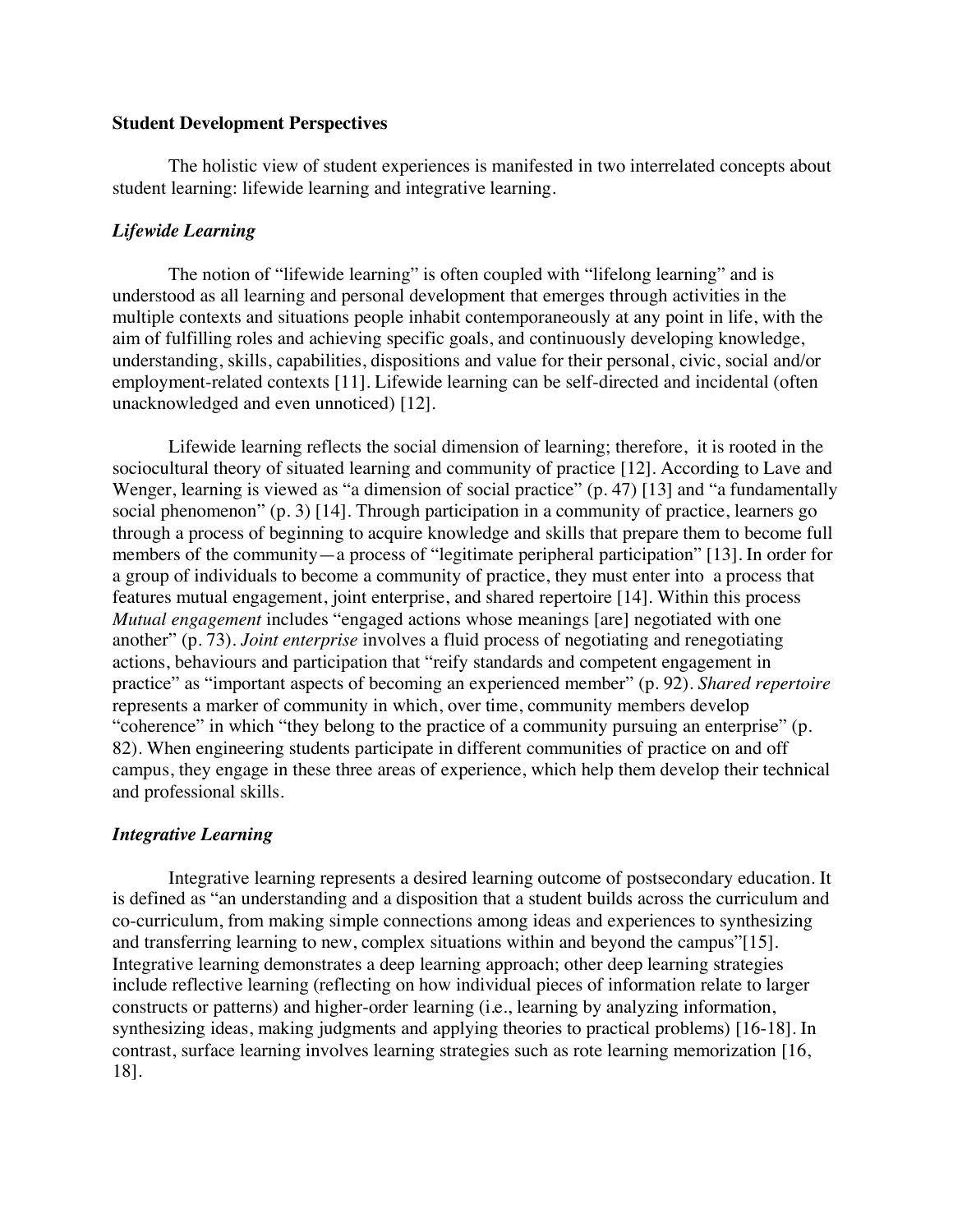Literature shows disciplinary differences in use of deep vs. surface learning approaches. One framework for examining disciplinary differences is Biglan's disciplinary classification [19], in which there is a divide between the physical science-related disciplines ("hard") and the arts and social science-related disciplines ("soft"); with the fields of engineering fall under the cluster of hard, applied, nonlife system. Empirical studies using Biglan's framework found that in general deep learning is used more frequently by students in "soft" disciplinary areas and less frequently in "hard" fields of study [17]. In particular, surface learning was found to dominate in engineering [20]; this finding appears to be related to the dominance of long-standing lecturebased learning in engineering education practice [21].

## *Implications*

The concepts of lifewide learning and integrative learning have two implications for examining experiences and outcomes of engineering students. First, engineering education research needs to include data that reflect multiple dimensions of student experience, that is, classroom experiences, co-curricular and extra-curricular experiences. Grounded in different communities of practice, these experiences manifest the social interactions between engineering students and their learning environments. Therefore, it is important to integrate various data sources that were collected about different student experiences. Second, although engineering students learn from various social practices, integrative learning may not be happening as evidenced by existing literature on disciplinary differences of student engagement in deep learning. It seems that engineering students do not necessarily translate lifewide learning experiences into an integrative learning process.

## **Data Analytics in Postsecondary Education**

Data Analytics is a term "devised to describe specialized processing techniques, software and systems aiming at extracting information from extensive data sets and enabling their users to draw conclusions, to make informed decisions, to support scientific theories and to manage hypotheses" (p. 2); it has emerged from scientific disciplines, such as engineering, natural, computer and information sciences, and life sciences [22]. Discussion about the role of data analytics in postsecondary education is a more recent phenomenon and this literature contains different definitions for data analytics in postsecondary education. In US-based EDUCAUSE publications, analytics is defined as "the use of data, statistical analysis, and explanatory and predictive models to gain insights and action on complex issues" (p. 6) [9]. This definition places particular emphasis on prediction and action.

# *Typology*

US-based research has classified the use of analytics in postsecondary education into two complementary types: institutional analytics and learning analytics [23]. While institutional analytics is intended to improve existing services and practices across the institution, learning analytics is intended to enhance or improve student success (slightly modified from [23]), with indicators of student success such as student learning outcomes, retention, or course completion [24]. As core practice in postsecondary education is related to teaching and learning, these two dimensions of analytics overlap to a certain extent. In an Australian study [25], although there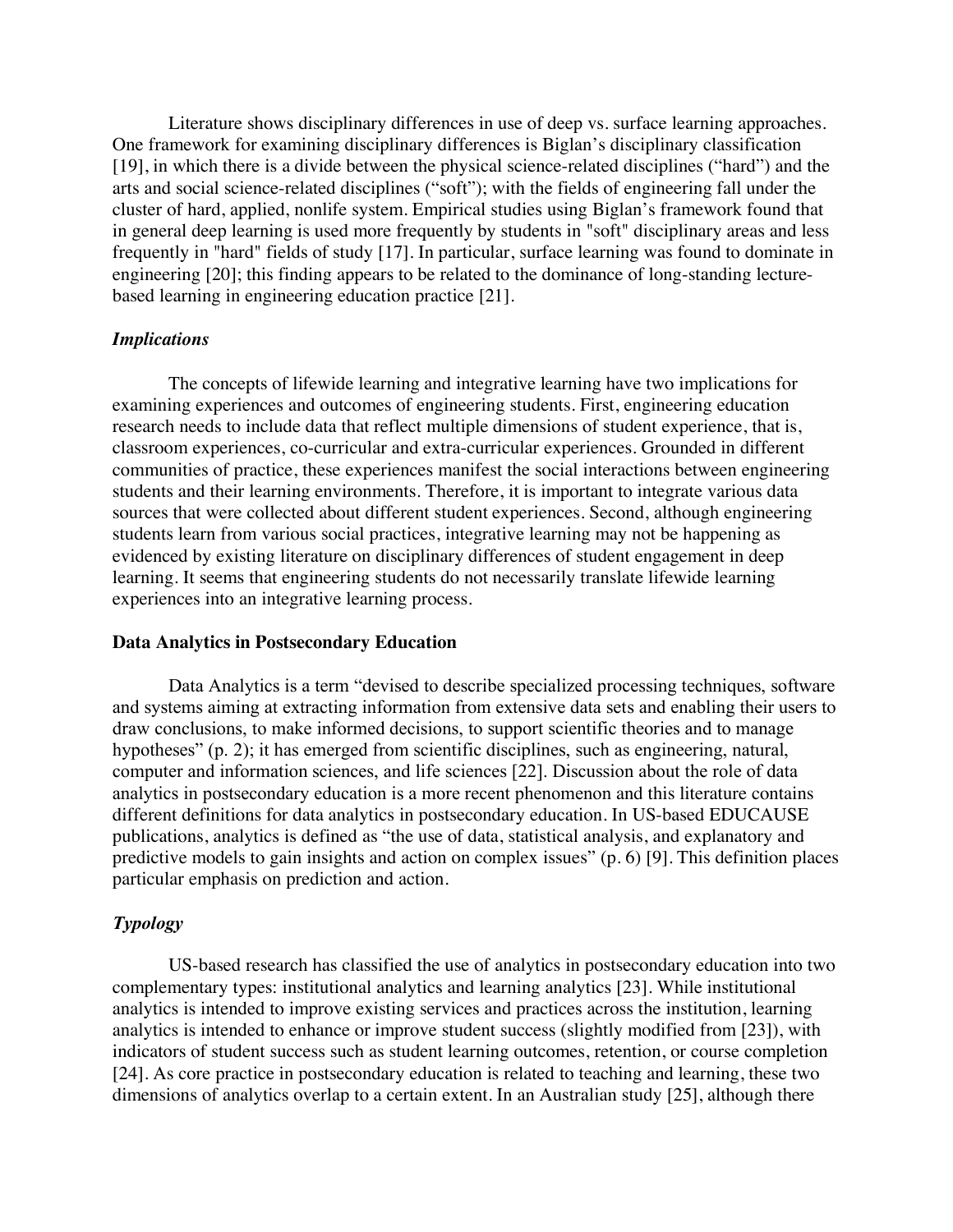was no differentiation between institutional and learning analytics, two trajectories of learning analytics implementation were identified. One trajectory was focused on institutional concerns such as student retention and efficiency; the other trajectory was underpinned by a focus on student learning and understanding the learning process that precedes student retention and success. These foci appear to be reflected in the two types of analytics identified in the USbased research [23].

An often cited definition of learning analytics is offered by the Society for Learning Analytics Research. With a similar focus on student learning, this society defines learning analytics as "the measurement, collection, analysis and reporting of data about learners and their contexts, for purposes of understanding and optimising learning and the environments in which it occurs."1 Main data sources for learning analytics include data collected from virtual learning environments and student information system of postsecondary institutions [26]. While the definition does not make prediction and action explicit, these two purposes appear to be embedded in practice. This is illustrated by case studies in US, UK and Australia, which document how learning analytics has been used to identify at-risk students and reduce attrition rates, facilitate student advising, monitor or measure student progress, enhance teaching and help students plan their own pathways [24, 26].

## *Patterns in Current Development*

Literature suggests three key patterns in the current development of analytics in postsecondary education. Firstly, data analytics is an emerging and rapidly evolving field of research and practice; secondly, professionals within the field tend to work in silos; and thirdly, there is significant variation in the type of data analysis performed within institutions.

Data analytics in education emerged as a field that is separate from educational data mining and academic analytics, with the first international Conference on Learning Analytics and Knowledge and the formation of the Society for Learning Analytics Research in 2011 [27]. The field of learning analytics has been influenced by a wide range of disciplines including education, psychology, philosophy, sociology, linguistics, learning sciences, statistics, intelligence and computer machine learning/artificial science; with the two most dominant disciplines being computer science and education [26]. Two Australian studies revealed that as of 2016, postsecondary institutions were at early and preparatory stages for learning analytics implementation as many of them reported no or nascent strategy development [25]; but there is growing investment in technologies that will effectively support the institutional uptake of learning analytics [28]. In the U.S., less than half of postsecondary institutions indicated they were making major investment in student data analytics as of 2018 [8]. A recent learning analytics survey in Ontario, Canada reveals the potential of developing a strategic framework to guild learning analytics activities at Ontario postsecondary institutions [29]. All these studies suggest that data analytics in postsecondary education is an emerging field that will continue to evolve and change.

It can be anticipated that this relatively new field will rapidly develop, and become a new driver for the development of postsecondary education. This is evidenced by two recent

<u>.</u>

<sup>1</sup> https://www.solaresearch.org/about/what-is-learning-analytics/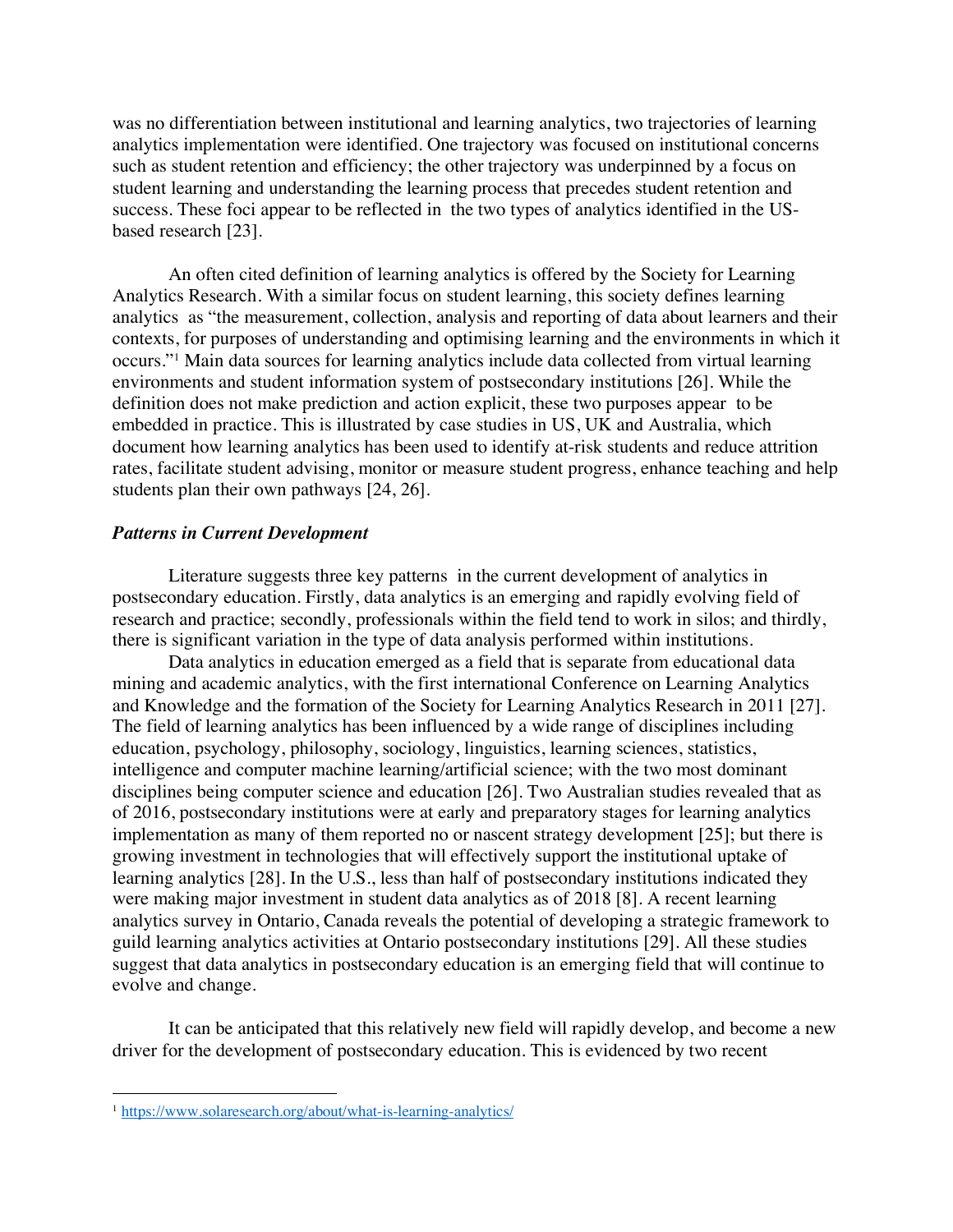publications. One is a book entitled The Analytics Revolution in Postsecondary education [30], calls for postsecondary institutions to harness the analytics revolution to improve student success. The other is a joint statement released in 2019 by three US organizations within U.S. postsecondary education communities (The Association for Institutional Research (AIR), EDUCAUSE, and the National Association of College and University Business Officers), expresses a strong sense of urgency to reaffirm postsecondary education's commitment to the use of data and analytics to make better strategic decisions [31].

Data analytics has arisen from existing, well-established practices within postsecondary institutions carried out by data-oriented professionals in the areas of institutional research (IR), information technology (IT), student life (or student affairs), and business intelligence [8, 9]; however, professionals from these areas do not necessarily work together or share data with each other. Two US-based analytics landscape assessment studies revealed that less than half of surveyed institutions deliver analytics services as a joint program run by IR and IT [23]. It has been argued that a successful analytics program require better communication and partnership among these data-oriented professionals [8, 9, 32].

Perhaps partly due to the existing practice of working in silos, some data sources collected by postsecondary institutions are not connected and integrated with other data sources, resulting in lost analytical opportunities . As shown in a US-based study [23], data collected from learning management system and integrated planning and advising services that inform learning analytics had a higher chance of being "collected but not connected", than data collected for student information system and admissions. These results suggest that postsecondary institutions have not been able to optimize their analysis t of the data they have available. An Australian study [25] took this further by recognizing the integration of actionable data with educator practices as an important implementation capability of postsecondary institutions that perform learning analytics.

There are considerable variations among postsecondary institutions in terms of what resources are in place for learning analytics. US-based research also reveals that learning analytics lags institutional analytics in terms of priority and investment [24]. It was also found that while more than four-fifths of surveyed institutions reported that they had data-oriented leaderships and had identified potential targets for analytics; and approximately half of them reported having the right data and storage capacity, the right data policies, and appropriate IT professionals; less than one fifth reported having adequate funding or adequate number of analysts [9]. These variations have introduced the concept of measuring "analytics maturity" of institutions. EDUCAUSE has developed an analytics maturity index that consists of 32 factors on a five-point scale being organized into six dimensions [23]:

- decision-making culture;
- policies for data collection access and use;
- data efficacy relating to quality, standardization and "rightness" data and reports and the availability of tools and software for analytics;
- investment/resource:
- technical infrastructure; and
- IT involvement.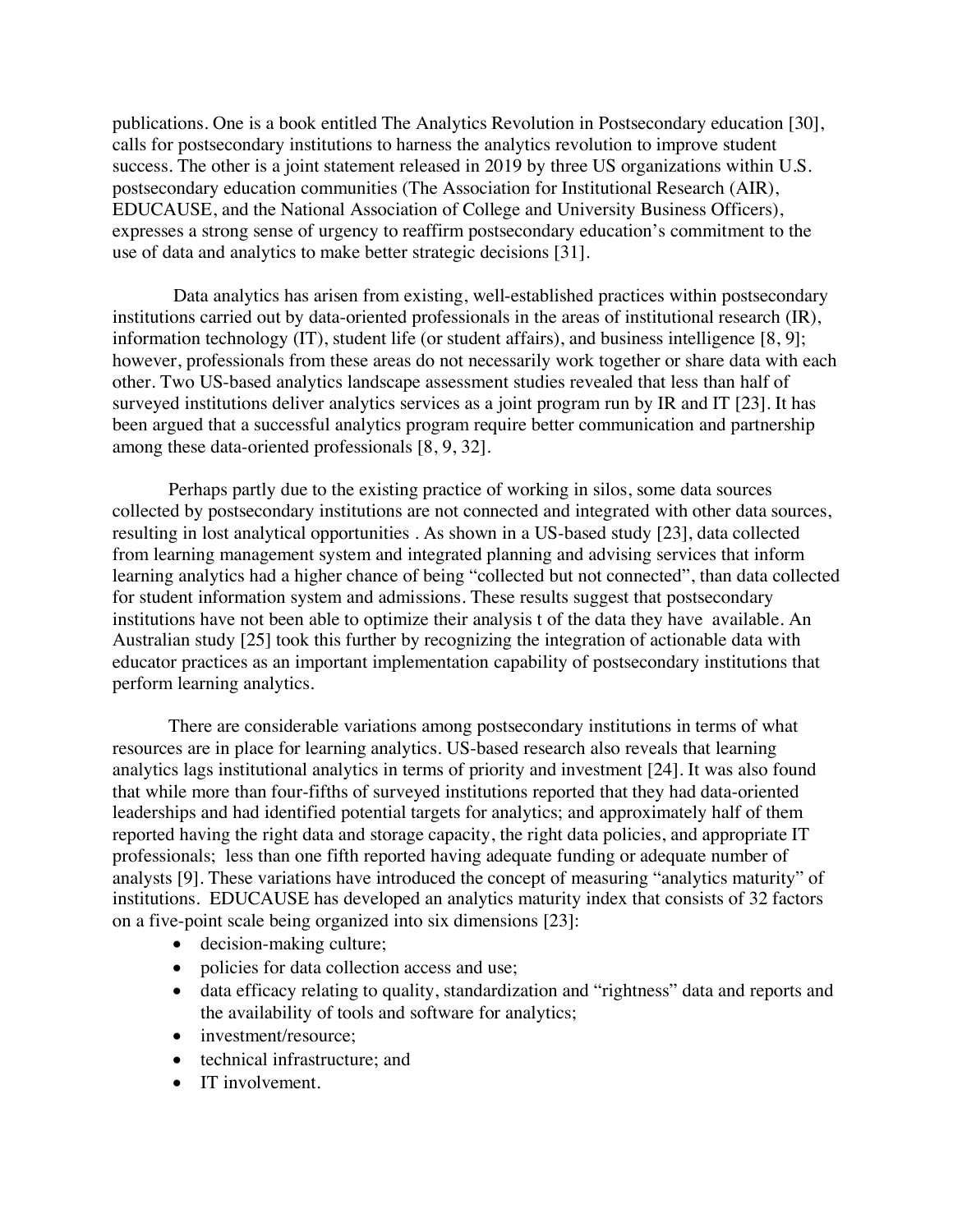Along a similar line of research, an Australia-based study [25] has identified a number of "readiness" factors (i.e., leadership, strategy, organizational culture, organizational capacity and technology) that mediate outcomes of learning analytics implementation.

#### *Implications*

Literature on data analytics in postsecondary education has three implications on engineering education and practice. First, as an emerging field, the development of data analytics in postsecondary education lags behind analytics used in other fields; and hence there is considerable potential to explore how the use of analytics can inform engineering education and practice. Second, data-related activities within engineering schools can be viewed from two perspectives: institutional analytics and learning analytics, which have different objectives and can use different analytical methods. Third, engineering schools may achieve a higher level of analytics maturity than the academic units in other academic fields due to the expertise in data analytics residing in engineering faculty and student communities. Some approaches and methodologies already used in the engineering fields may be transferrable to engineering education research on data analytics.

# **Exploring the Potential of Data Analytics**

The recent development in data analytics in postsecondary education has brought forth both opportunities and challenges to engineering education research.

# *Opportunities*

How can data analytics strategies enhance the current engineering education research (EER) related to student experiences and outcomes? Three main areas of research have been identified in EER: instructional or curriculum development, student learning and its assessment, retention and diversity of engineering students [4, 5]. Research on instructional or curriculum development focuses on educational interventions introduced to courses, programs or curricula, often from the perspective of instructors and educators. Research on student learning and assessment typically examines engineering students' learning experiences and perceptions, and contributing factors to their learning outcomes such as academic achievement and competency development. Research on retention and diversity of engineering students addresses how to retain engineering students in their engineering studies, particularly female and other minority students. Other possible research areas include paradigms, methodologies and communities of engineering education research itself; academic and career pathways of engineering students; admission process of engineering students; engineering workplace practice; and validation of new instruments [5]. Most of these areas involve use of student data to probe learning experiences and outcomes. Based on the taxonomy presented in the previous section, the first two main areas of EER (i.e., instructional or curriculum development; and student learning and assessment) fall under the domain of learning analytics whereas the last one (i.e., retention and diversity of engineering students) can form part of institutional analytics. Among other areas of EER, admission, and academic and career pathways of engineering students can also fall under the domain of institutional analytics.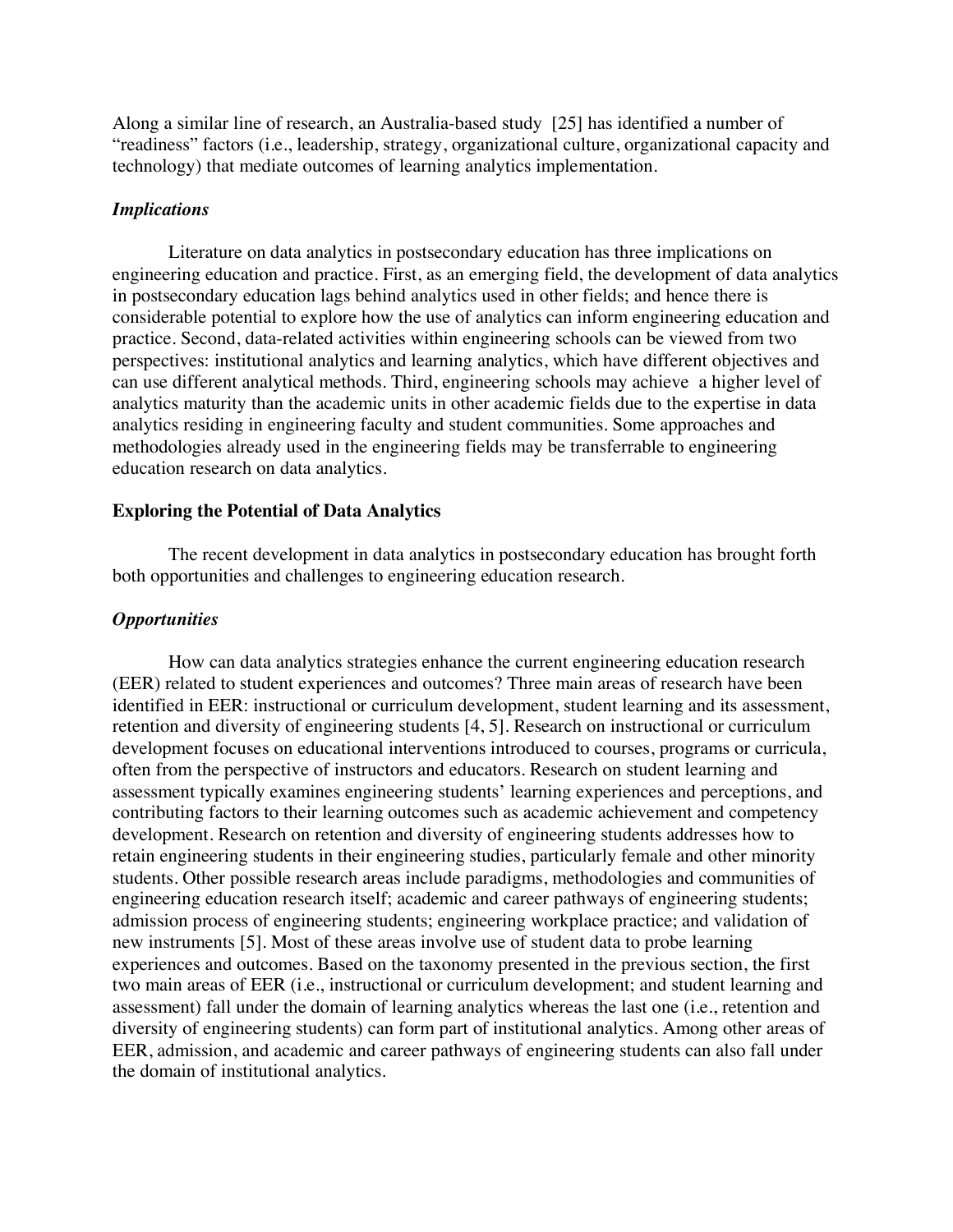To understand the current status of how data analytics has been used in EER, we conducted a literature search using keywords of "engineering education" and "data analytics" or "machine learning" in Google Scholar and in the proceedings of the American Society of Engineering Education (ASEE) annual conferences. The ASEE proceedings search showed that there has been a steady increase, in the past decade and particularly during the last five years, in the number of papers that addressed different topics related to machine learning, a technique for predictive data analytics. These papers discussed cases of course or program development that integrated data science and machine learning into the engineering curriculum, and applications of machine learning techniques to understand engineering education related issues. Many of these papers were situated in classroom teaching and learning, and addressed issues in the domain of learning analytics. The considerable increased interest in machine learning among engineering educators and researchers reveals that machine learning incorporating learning analytics may become a new area for growth in EER.

The articles we reviewed provided a few interrelated patterns that may shed light on the foreseeable future of the evolving field of applying data analytics to EER. First, more researchers are using or building new data systems to capture a broader range of student data than ever before. These new data systems can be created by integrating existing data sources. For example, a study on the use of the flipped classroom approach [33] integrated data from traditional assessment methods, such as assignments and exams, with student demographic data and the "hidden" data collected from educational technology tools, for a new data system. A combined analysis of data mining and classical statistical techniques was then applied to the integrated data set. In addition, data from learning management systems have been used to examine the predictors for engineering students' academic performance in an entirely online learning environment [34]. New data systems can also be built using new data sources. For example, in a study on introductory programming classes [35], researchers developed an online coding environment capturing time-stamped keystroke-by-keystroke data and embedded it in the learning management system so that students could receive instant feedback to allow for early interventions. Similarly, clickstream data have been used to capture students' design behaviour and associated metadata (e.g., the system time when a click was made) in aerospace engineering capstone courses [36]. Efforts to integrate various data sources for analytics and visualization purposes have also been documented in ASEE conference papers (for example, [37]).

Second, researchers have extended data analysis to examining student experiences that were not observable using traditional analytical methods. A new area is affective assessment. For example, a study [38] captured students' facial keypoint data when they were reading the instructions of a task to assess their affective state, and used the assessment results to predict student performance. In another study [39], researchers used data mining techniques to capture the curiosity levels among students. In addition, fine learning behaviours, such as students' learning engagement [26] and design behaviors [36]. can be examined using data analytics. In a pedagogical module framework, manufacturing engineering educators have suggested that collecting real-time operational data from the target machine tools allows process-based information to be condensed and block-by-block simulations to be demonstrated in real time, to achieve the educational goals in manufacturing courses [40].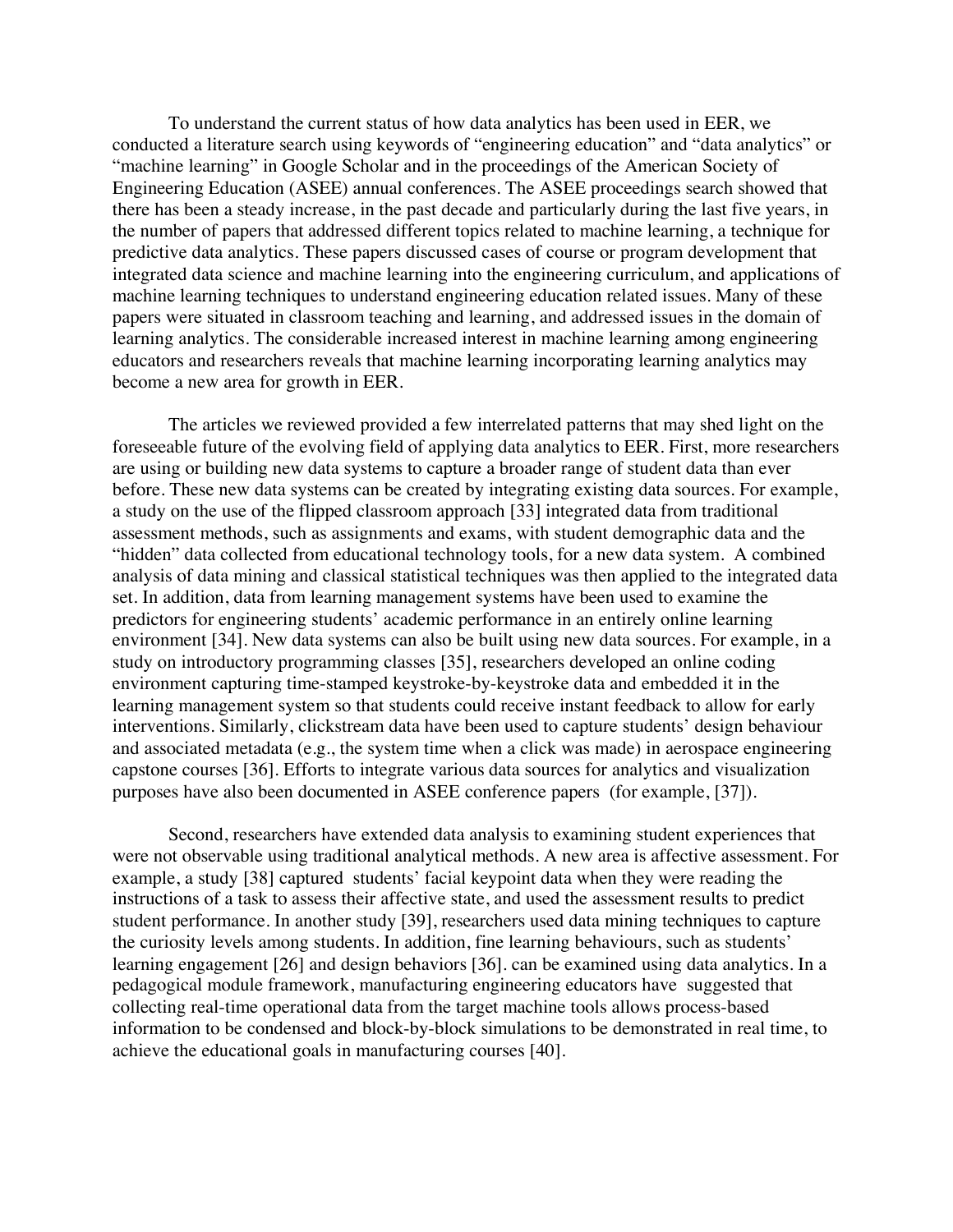Third, as all these applications entail new analytical techniques,. machine learning techniques, such as classification, ensembling, and K-Nearest Neighbours [22, 41], offer new methodological approaches to analyzing student data. An illustration of a new approach is a web-based technique known as Social Networks Adapting Pedagogical Practice, or SNAPP, which built an extension for multiple learning management systems and performed social network analysis of data collected from online student discussion forums. The generated network diagram can help instructors identify high-performing and low-performing, disconnected (at risk) students so that they can better plan learning interventions. Potentially, these learning analytics could allow a learning design to be evaluated in light of its pedagogical intent, by using a set of real-time, behavior-based data on learner interaction within the learning environment [26, 42- 44]. Another set of techniques being introduced is related to text analysis. For instance, researchers went beyond traditional coding approaches to analyzing texts and used unsupervised learning clustering algorithms and information retrieval techniques for text analysis [45]. Researchers also used text mining and web log mining techniques to gain deeper insights on major discussion topics in design capstone engineering courses [36]. As such, new data sources, integrated data systems and emerging analytical techniques demand technology-enhanced learning analytics system design emerge [46] and, once the system is in place, will enable what is called "multimodal learning analytics" [47]. These developments have already begun in EER.

On the side of institutional analytics, a possible way of enhancing research on academic and career trajectories of engineering students is to create data-driven student personas. The use of personas, sometimes called "user profiles," is a user-focused design methodology [48] and has been used in education research to understand experiences and perceptions of faculty [49], library users [50] and students [51]. Personas are user archetypes that characterize the needs, goals, technical experience, accessibility requirements and other personal characteristics of larger groups of people [48]. In the context of EER, personas are fictional descriptions of groups of engineering students, who have experienced engineering education in certain ways and followed particular academic and career pathways; these experiences and pathways may be specific to students with certain demographic characteristics. The first step toward the creation of student personas is to build an integrated data set that is able to capture curricular, co-curricular and extra-curricular activities among engineering students. Data integration is important because student learn lifewide, and multiple contextual factors, including different kinds of student experiences, influence engineering students' career pathways [52] and presumably academic pathways as well. A recent US national report [7] also pointed out that national survey-based datasets provide only periodic snapshots of employment status of engineering students and recommended linking administrative and survey data to obtain a more fine-grained understanding of engineering educational and career pathways. Potential methods for data analytics to create student personas include k-means cluster analysis, latent class analysis and random forest approach. The creation of student personas can not only help better understand the student population, but also improve data efficacy in terms of predictive power. The identified student personas may also shed light on how engineering students integrate their learning from different experiences to build various academic and career pathways, thus complementing the existing research related to integrative learning among engineering students [20, 21].

Examining the role of experiential learning in engineering education and investigating the structure and integration of professional and transdisciplinary skills among engineering students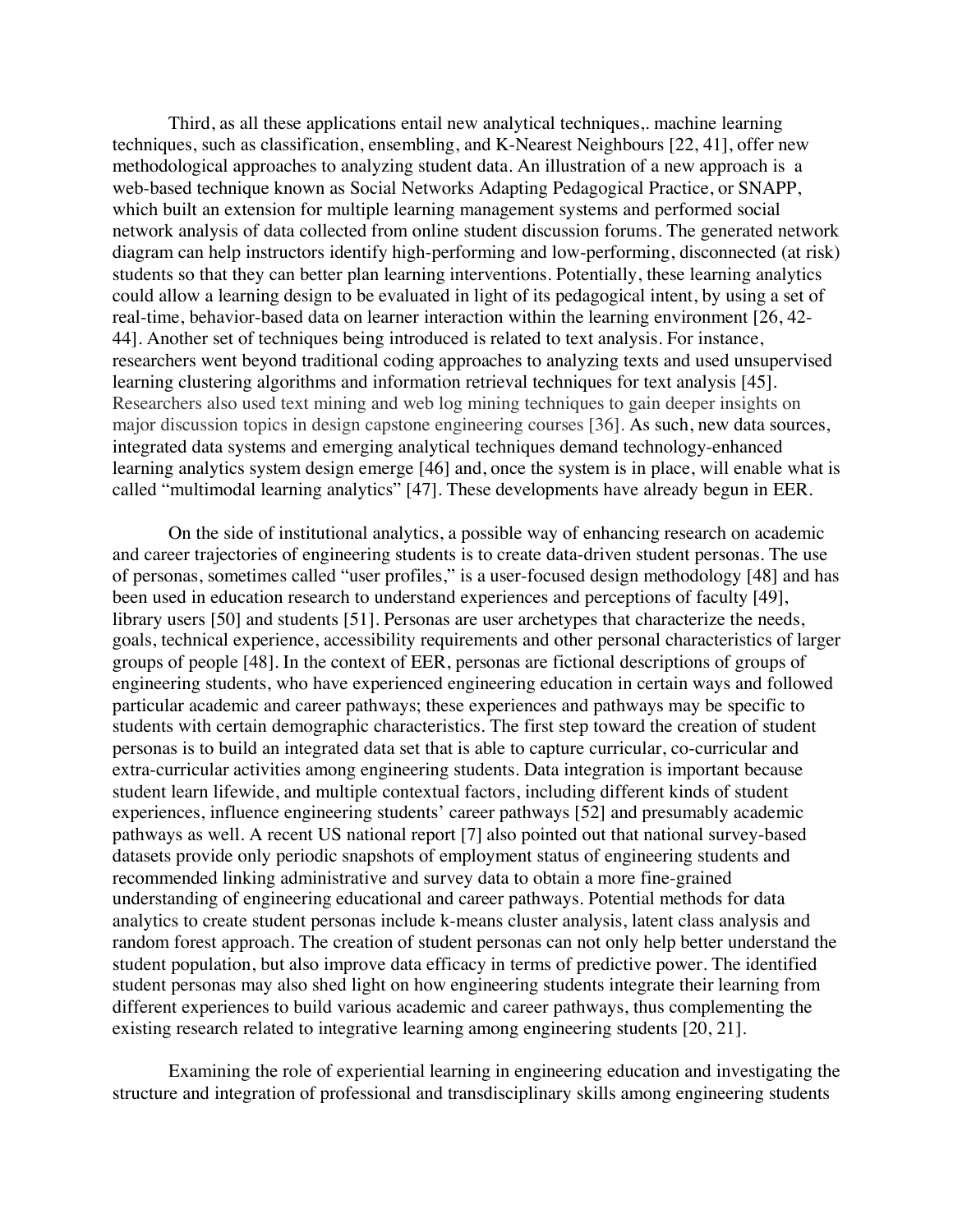have been identified as two areas underrepresented in EER literature [53]. Experiential learning for engineering students is often exemplified in co-op programs and internships. Better understanding of students' co-op or internship experiences require synthesizing perspectives from students, the postsecondary institutions that support students' work-integrated learning, and the workplaces that offer co-ops or internships [54]. Therefore, data analytics built upon integrated data points could help inform contextual factors that contribute to, or impede, achievement of positive student outcomes. Similarly, while engineering students' skill development takes place in both formal in-class and experiential off-class settings, how integrative learning happens has been rarely studied. Additional data sources, new data system building and analytical techniques will be needed to explore transdisciplinary skill development in greater depth.

# *Challenges*

Implementing data analytics in EER is not without challenges. As suggested earlier in the discussion, identifying opportunities for data collection and integration will be an enabling factor for enhancing research in both institutional and learning analytics domains. However, landscape analysis of analytics in postsecondary education reveals that some of the student-related data sets are either not systematically collected or not connected with one another. For example, a US study [23] showed that over 50% of the surveyed institutions systematically collected learning management data but did not link them with other data sources; and a similar failure to link admission data to other sources occurred at nearly 25% of the surveyed institutions. Similarly, an Australian report [55] shows that while course/program enrolment and student assessment data were systematically collected at all institutions, they were not used for the purpose of learning analytics; and only less than half of the institutions systematically collected data that could inform lecture attendance and interpersonal interactions. While little research is available regarding data use within engineering schools, the patterns may be quite similar to the overall picture in postsecondary education. On the other hand, as technology-enhanced learning environments are increasingly deployed in engineering classrooms, so it can be anticipated that even more data sources on student learning engagement will become available for use. Therefore, the question is how these new data sources are purposefully connected to existing data sources for analytics. A necessary step for making data integration possible is establishing a data governance policy. Most engineering schools will be able to draw upon an existing institution-based data governance policy. If the existing policy does not include data integration as part of the framework, researchers may need to seek agreement with relevant stakeholders to formalize a data integration process.

As the number of data sources to be included into analytics-oriented research expands, the need to capture quality data that truly measure what the researcher wants to assess becomes another challenge. Existing research [35, 38, 43] has demonstrated that new tools and platforms need to be created to capture new data sources that measure student learning. The design of these new tools often requires both technical skills and disciplinary knowledge. For example, in affective assessment, researchers need to validate the results from the new tool with the properties of a socio-cognitive construct, such as curiosity [39]. Along a similar line, a potential area of future research will be to draw upon the tools and techniques from cognitive psychology for learning analytics. For example, a neuroscience research tool called portable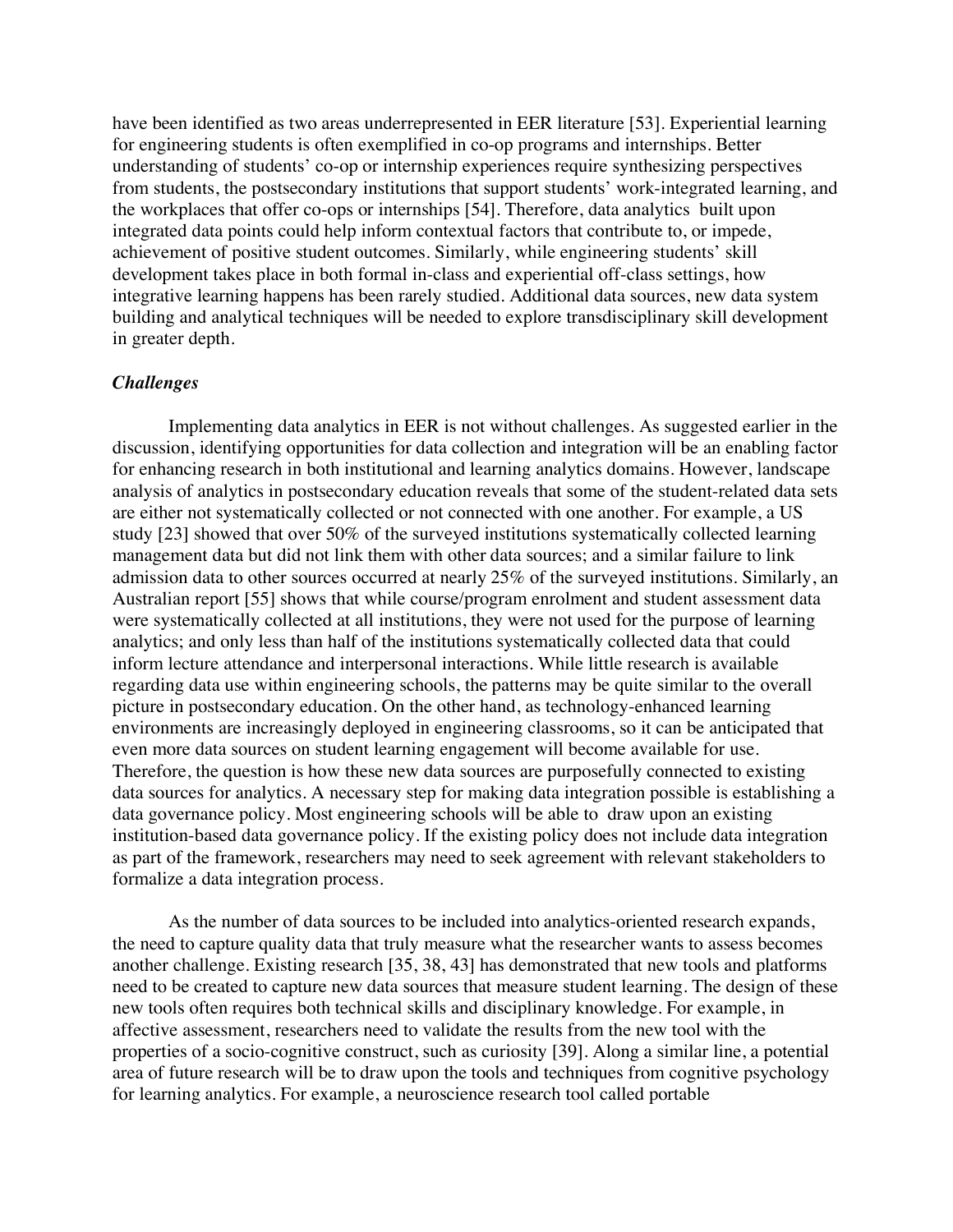electroencephalogram, or EEG, has been used in cognition-based education research, for example, on the relationship between brain-to-brain synchrony and learning outcomes [56]. This tool could be used in engineering education research to capture brain activities; the obtained new data source could then be integrated with other student data to predict learning outcomes among engineering students.

Another area of challenge that needs to be addressed is creating ethical policies for using data analytics methods in research. The limited availability of policies tailored for analyticsspecific practice to address issues of privacy and ethics has been identified as a major challenge in the adoption of learning analytics in the United States [23], Australia [55, 57] and Europe [58]. A comprehensive review of the ethical and legal issues in learning analytics [59] has suggested that postsecondary institutions follow a code of practice when undertaking learning analytics so that their practices are legal, ethical and truly beneficial to students. Some of the guiding principles are:

- Clarity and transparency on practices: letting students know what data are being collected from them, how and when data are collected, and how data are stored in real time.
- Privacy by design: incorporating privacy protections in every procedure
- Accountability: ensuring that every aspect of learning analytics has a person or unit designated as responsible for its proper functioning

# **Concluding Thoughts**

In this paper, we have drawn upon different sources of literature to discuss theoretical underpinnings and the development of data analytics in postsecondary education. Based on the integrated knowledge on these areas, we argue that expanding EER using data analytics techniques should be grounded in well-studied notions in student development literature and can be a direction to take in EER.

Without doubt, a promising analytics-oriented area of EER will emerge and potential opportunities and challenges are in store. We would like to make the following recommendations.

- For engineering schools (and affiliated postsecondary institutions). It is essential for institutions to enhance data infrastructure, along with data governance policies that include protocols for data security, as data governance is the precursor for data integration and data system building. Fostering a culture of collaboration among units and divisions within an engineering school and with IT and business intelligence offices of the institution will facilitate the process. Greater efforts need to be made to cross-link existing data sources within engineering schools to better use those data and enhance data efficacy. Engineering schools could then demonstrate a stronger capability in implementing student data analytics.
- For engineering education researchers. Researchers should equip themselves with two types of knowledge: (a) knowledge on data science and machine learning, which is a driver of the fourth Industrial Revolution; and (b) knowledge specific to the types of student experiences (i.e., curricular and co-curricular) of their research interest. These two bodies of knowledge appear to be increasingly important to the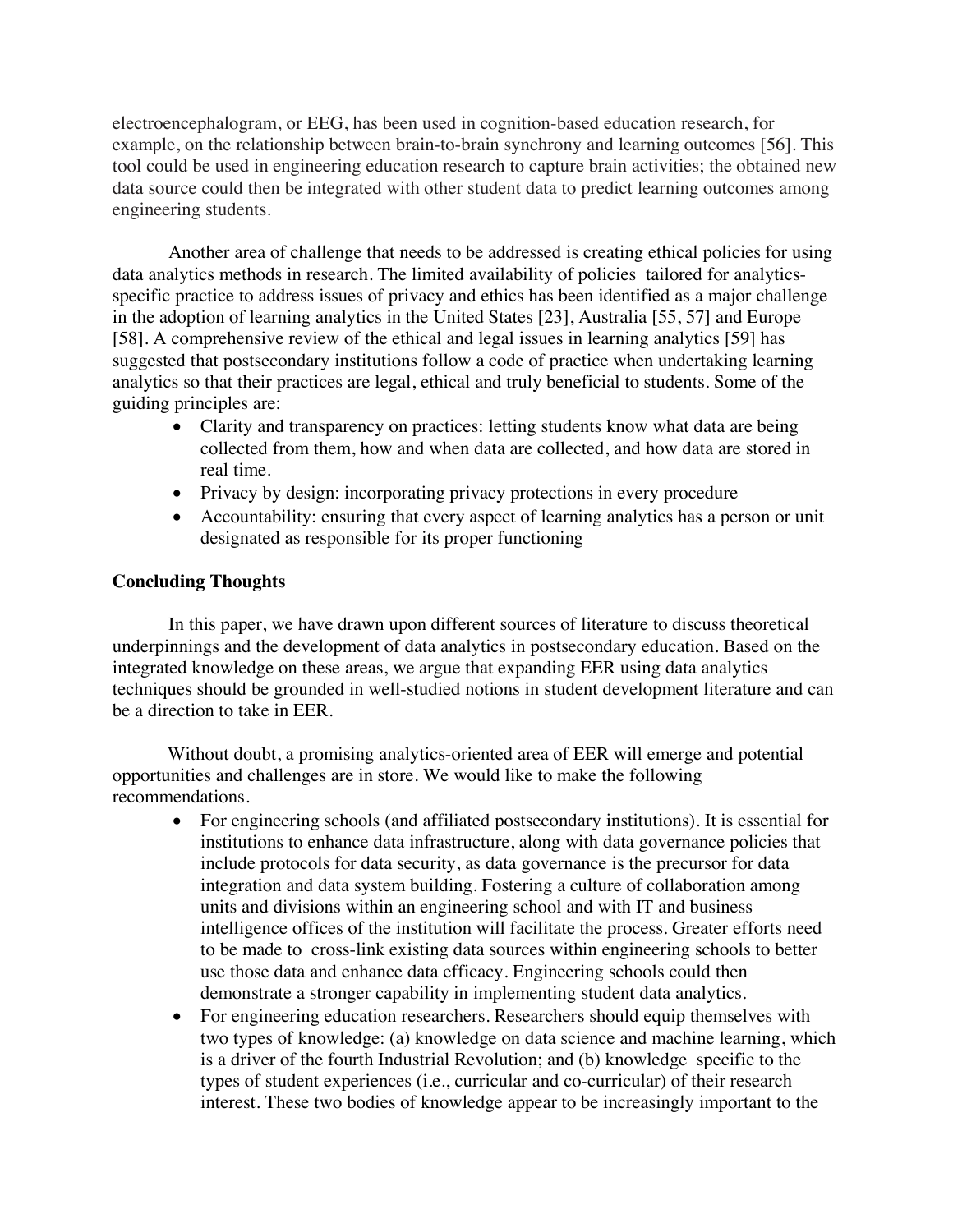interdisciplinary field of engineering education. Researchers also need to keep an open mind and explore a wider range of data sources for EER.

In conclusion, we envision a landscape for engineering education research and practice where different administrative units of an engineering school collaborate with each other to create integrated data platforms that are enabled by a set of data governance procedures; and researchers draw upon their interdisciplinary knowledge and skills to use the linked data sources in analytics to generate explanatory and predictive information about engineering students' experiences and associated outcomes. We encourage engineering communities—researchers, educators and students—to take lead in building this new landscape so that the power of data analytics can exert a transformative impact on engineering education research and, more broadly, postsecondary education research in general.

# **References:**

- [1] H. Ebrahiminejad, "A systematized literature review: Defining and developing engineering competencies," in *Proceedings of the American Society for Engineering Education Annual Conference & Exposition*, Columbus, OH, 2017, June 24-28.
- [2] J. Walther, N. Kellam, N. Sochacka, and D. Radcliffe, "Engineering competence? An interpretive investigation of engineering students' professional formation," *Journal of Engineering Education,* vol. 100, no. 4, pp. 703-740, 2011.
- [3] K. Reed, "Skill sets required for environmental engineering and where they are learned," (Unpublished doctoral dissertation). University of the Pacific, Stockton, CA. Available from ProQuest Dissertations and Theses. (UMI No. 3406386), 2010.
- [4] M. Borrego and J. Bernhard, "The emergence of engineering education research as an internationally connected field of inquiry," *Journal of Engineering Education* vol. 100, no. 1, pp. 14-47, 2011.
- [5] Q. Liu, "A snapshot methodological review of journal articles in engineering education research," in *Proceedings of the annual Canadian Engineering Education Association conference*, Ottawa: ON, 2019, June 8-12.
- [6] Advance CTE, "The state of career technical education: Improving data quality and effectiveness," Silver Spring, Maryland: Advance CTE, 2019, Available: https://careertech.org/resource/state-cte-improving-data-quality-effectiveness.
- [7] National Academy of Engineering, *Understanding the educational and career pathways of engineers*. Washington, DC: The National Academies Press, 2018.
- [8] A. Parnell, D. Jones, A. Wesaw, and D. C. Brooks, "Institutions' use of data and analytics for student success: Results from a national landscape analysis," National Association of Student Personnel Administrators, the Association for Institutional Research, and EDUCAUSE, 2018, Available: https://library.educause.edu/- /media/files/library/2018/4/useofdata2018report.pdf.
- [9] J. Bichsel, "Analytics in higher education: Benefits, barriers, progress, and recommendations. ," Louisville, CO: Educause Center for Applied Research, 2012, Available: https://library.educause.edu/resources/2012/6/2012-ecar-study-of-analytics-inhigher-education.
- [10] E. L. Boyer, *Scholarship reconsidered: Priorities of the professoriate*. Princeton, NJ: Carnegie Foundation for the Advancement of Teaching, 1990.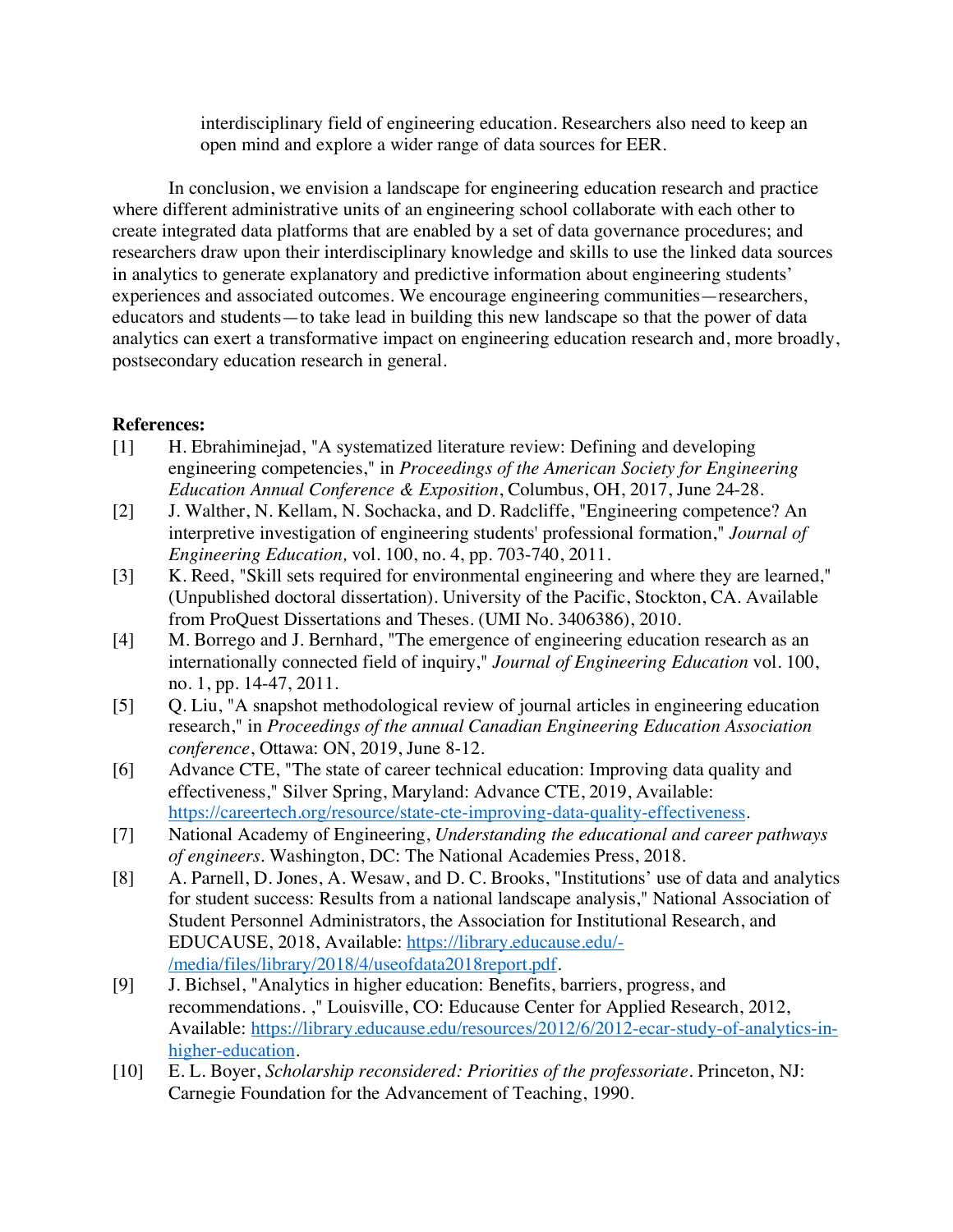- [11] N. Jackson, "Lifewide learning and education in universities & colleges: Concepts and conceptual aids," in *Lifewide Learning & Education in Universities and Colleges*, N. Jackson and J. Willis, Eds. UK: London, 2014.
- [12] P. Jarvis, *Globalisation, lifelong learning and the learning society: Sociological perspectives*. London; New York: Routledge, 2007.
- [13] J. Lave and E. Wenger, *Situated learning: Legitimate peripheral participation*. Cambridge, [England]; New York: Cambridge University Press, 1991.
- [14] E. Wenger, *Communities of practice: Learning, meaning, and identity*. New York: NY: Cambridge University Press, 1998.
- [15] VALUE Institute. (n.d.). *About the VALUE rubrics*. Available: http://valueinstituteassessment.org/about\_value\_rubrics.cfm
- [16] J. Biggs, *Teaching for quality learning at university*. Buckingham: Open University, 2003.
- [17] T. F. Nelson Laird, R. Shoup, G. D. Kuh, and M. J. Schwarz, "The effects of discipline on deep approaches to student learning and college outcomes," *Research in Higher Education,* vol. 49, pp. 469-494, 2008.
- [18] J. Tagg, *The learning paradigm college* (Boston, MA). Boston, MA: Anker, 2003.
- [19] A. Biglan, "Relationships between subject matter characteristics and the structure and output of university departments," *Journal of Applied Psychology,* vol. 37, no. 3, pp. 204- 213, 1973.
- [20] D. R. Woods, A. N. Hrymak, and H. M. Wright, "Approaches to learning and learning environments in problem-based versus lecture-based learning," in *Proceedings of the American Society of Engineering Education Annual Conference and Exposition*, Washington, DC, 2000, June.
- [21] R. Felder and R. Brent, "Understanding student differences," *Journal of Engineering Education,* vol. 94, no. 1, pp. 57-72, 2005.
- [22] G. A. Tsihrintzis, D. N. Sotiropoulos, and L. C. Jain, "Machine learning paradigms: Advances in data analytics." Cham, Switzerland: Springer International Publishing, 2019.
- [23] R. Yanosky and P. Arroway, "The analytics landscape in higher education," Louisville, CO: Educase Center for Analysis and Research, 2015, Available: https://library.educause.edu/-/media/files/library/2015/5/ers1504cl.pdf.
- [24] P. Arroway, G. Morgan, M. O'Keefe, and R. Yanosky, "Learning analytics in higher education," Louisville, CO: EDUCAUSE Centre for Analysis and Research, 2016, Available: https://library.educause.edu/~/media/files/library/2016/2/ers1504la.
- [25] C. Colvin *et al.*, "Student retention and learning analytics: A snapshot of Australian practices and a framework for advancement," Sydney, Australia: The Australian Government Office for Learning and Teaching, 2016, Available: https://opus.lib.uts.edu.au/handle/10453/117173.
- [26] N. Sclater, A. Peasgood, and J. Mullan, "Learning analytics in higher education: A review of UK and international practice," Jisc, UK, 2016, Available: https://www.jisc.ac.uk/reports/learning-analytics-in-higher-education.
- [27] R. Ferguson, "Learning analytics: Drivers, developments and challenges," *International Journal of Technology Enhanced Learning,* vol. 4, no. 5/6, pp. 304-317, 2012.
- [28] D. West *et al.*, "Learning analytics: Assisting universities with student retention," The Australian Government Office for Learning and Teaching, Sydney, Australia: The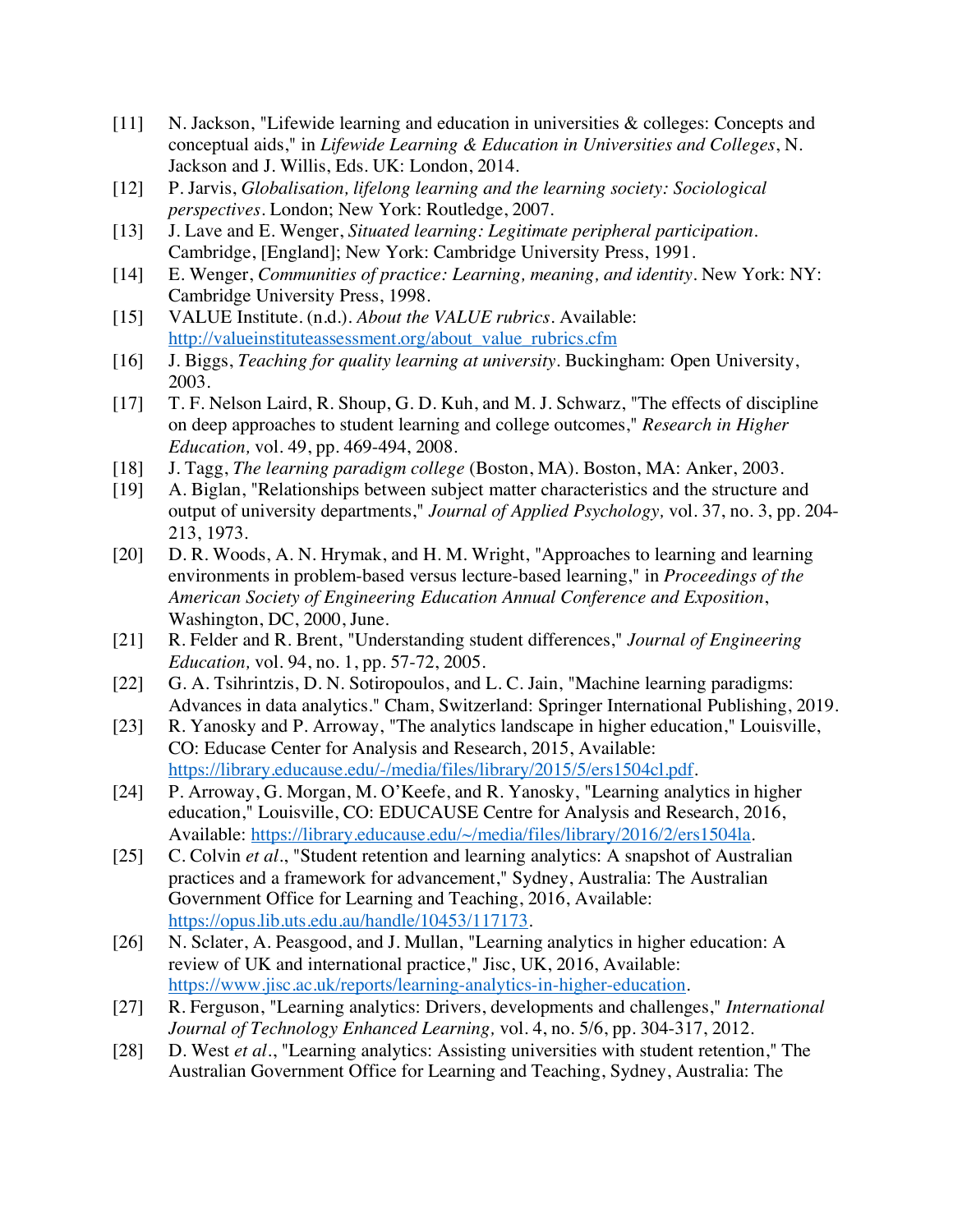Australian Government Office for Learning and Teaching, 2015, Available: https://ltr.edu.au/resources/SP13\_3268\_West\_Report\_2015.pdf.

- [29] H. Najafi, L. Harrison, C. Geraghty, G. Evans, Q. Liu, and G. antz., "Learning analytics in Ontario post-secondary institutions: An environmental scan," Toronto, ON: eCampusOntario, 2020, Available: https://www.ecampusontario.ca/wpcontent/uploads/2020/03/2019-03-27-learning-analytics-scan-en.pdf.
- [30] J. S. Gagliardi, A. Parnell, and J. Carpenter-Hubin, "The analytics revolution in higher education: Big data, organizational learning, and student success." Sterling, VA: Stylus Publishing, 2018.
- [31] AIR, EDUCAUSE, and NACUBO, "A joint statement on analytics from AIR, EDUCAUSE and NACUBO." 2019, Available: https://changewithanalytics.com/statement/
- [32] J. S. Gagliardi, "The analytics revolution in higher education," in *The analytics revolution in higher education: Big data, organizational learning, and student success*, J. S. Gagliardi, A. Parnell, and J. Carpenter-Hubin, Eds. Sterling, VA: Stylus Publishing, 2018, pp. 1-14.
- [33] A. C. Acun Sener, J. L. Hieb, and O. Nasraoui "Using a data science pipeline for course data: A case study analyzing heterogeneous student data in two flipped classes," in *Proceedings of the American Society for Engineering Education Annual Conference and Exposition*, Tampa, Florida, 2019, June.
- [34] S. Palmer, "Modelling engineering student academic performance using academic analytics," *International journal of engineering education,* vol. 29, no. 1, pp. 132-138, 2013.
- [35] P. Bonfert-Taylor, A. Oeztuerk, and B. Servoz, "Data-driven curricular decisions in introductory computing classes," in *Proceedings of the American Society for Engineering Education Annual Conference and Exposition*, Salt Lake City, Utah, 2018, June.
- [36] K. Madhavan, M. Richey, and B. McPherson, "Predictive data analytic approaches for characterizing design behaviors in design-build-fly aerospace and aeronautical capstone design courses," in *Proceedings of the annual American Society for Engineering Education Conference & Exposition*, New Orleans, Louisiana, 2016, June 26-29.
- [37] J. L. Weese and W. H. Hsu, "Data explorer Assessment data integration, analytics, and visualization for STEM education," in *Proceedings of at the annual American Society for Engineering Education Conference & Exposition*, New Orleans, Louisiana, 2016, June 26-29.
- [38] C. E. Lopez and C. Tucker, "Towards personalized performance feedback: Mining the dynamics of facial keypoint data in engineering lab environments," in *Proceedings of the American Society for Engineering Education Mid-Atlantic Section Spring Conference*, Washington, District of Columbia, 2018, April.
- [39] N. Seliya, H. J. LeBlanc, J. B. Hylton, Z. Youssfi, and M. Schweinefuss, "Data-driven investigation of curiosity in student text responses," in *Proceedings of at the annual American Society for Engineering Education Conference & Exposition*, Tampa, Florida, 2019, June.
- [40] A. Mirkouei, R. Bhinge, C. McCoy, K. R. Haapala, and D. A. Dornfeld, "A pedagogical module framework to improve scaffolded active learning in manufacturing engineering education," *Procedia Manufacturing,* vol. 5, pp. 1128-1142, 2016.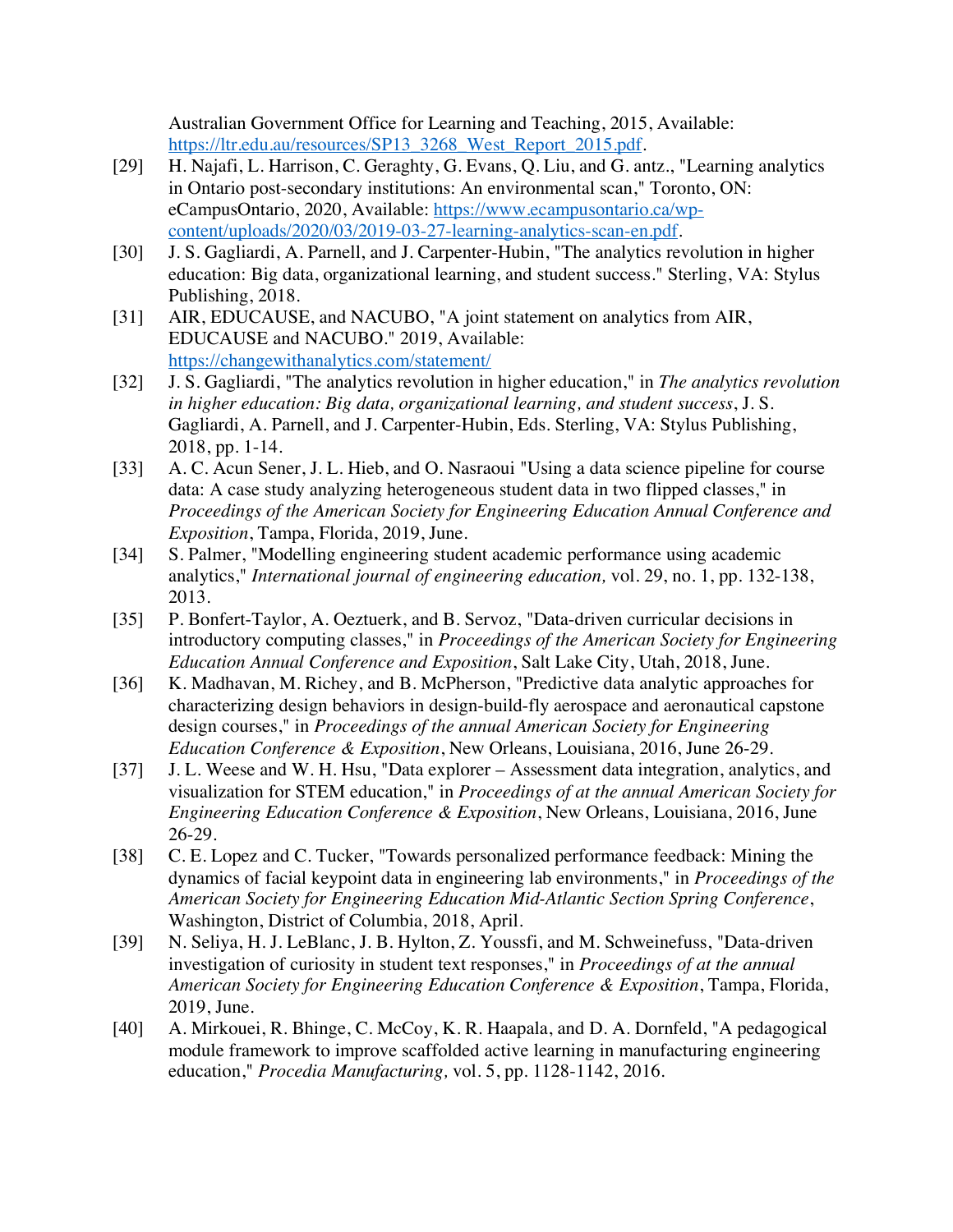- [41] P. Perrotta, *Programming machine learning: From zero to deep learning*. Raleigh, NC: The Pragmatic Programmers, LLC., 2019.
- [42] A. Bakharia, E. Heathcote, and S. Dawson, "Social networks adapting pedagogical practice: SNAPP," In *Proceedings of the Australasian Society for Computers in Learning in Tertiary Education,* Auckland, New Zealand, 2009, December. Available: http://www.ascilite.org/conferences/auckland09/procs/
- [43] S. Dawson, "'Seeing' the learning community: An exploration of the development of a resource for monitoring online student networking," *British Journal of Educational Technology,* vol. 41, no. 5, pp. 736-752, 2010.
- [44] L. Lockyer, E. Heathcote, and S. Dawson, "Informing pedagogical action: Aligning learning analytics with learning design," *American Behavioral Scientist,* vol. 57, no. 10, pp. 1439-1459, 2013.
- [45] L. F. Zapata Rivera and M. M. Larrondo-Petrie, "An initial study applying data analysis and machine learning techniques to analyze dissertations and theses in the engineering education field," In *Proceedings of the American Society for Engineering Education Annual Conference and Exposition*, Columbus, Ohio, 2017, June.
- [46] K. Abhyankar and S. Ganapathy, "Technology-enhanced learning analytics system design for engineering education," *International Journal of Information and Education Technology,* vol. 4, no. 4, pp. 345-350, 2014.
- [47] P. Blikstein and M. Worsley, "Multimodal learning analytics and education data mining: Using computational technologies to measure complex learning tasks," *Journal of Learning Analytics,* vol. 3, no. 2, pp. 220-238, 2016.
- [48] L. Nielsen, *Personas - User focused design*, 2nd ed. London, UK: Springer, 2019.
- [49] B. R. Guy, "Movers, shakers, & everyone in between: Faculty personas surrounding active learning in the undergraduate STEM classroom," *Inquiry in Education,* vol. 9, no. 2, pp. 1-9, 2017.
- [50] C. Lewis and J. Contrino, "Making the invisible visible: Personas and mental models of distance education library users," *Journal of Library & Information Services in Distance Learning,* vol. 10, no. 1-2, pp. 15-29, 2016.
- [51] M. Lilley, A. Pyper, and S. Attwood, "Understanding the student experience through the use of personas," *Innovation in Teaching and Learning in Information and Computer Sciences,* vol. 11, no. 1, pp. 4-13, 2012.
- [52] S. D. Sheppard, A. L. Antonio, S. R. Brunhaver, and S. K. Gilmartin, "Studying the career pathways of engineers: An illustration with two data sets," Cambridge handbook of engineering education research, A. Johri and B. M. Olds, Eds., New York, NY: Cambridge University Press, 2014.
- [53] L. E. C.-A. Burke, A. Chong, G. J. Evans, and L. Romkey, "Cultivating disciplinary expectations for engineering education research in Canada," *Canadian Journal of Science, Mathematics and Technology Education,* vol. 20, pp. 87-97, 2020.
- [54] Q. Liu, S. Kovalchuk, C. Rottmann, and D. Reeve, "Engineering co-op and internship experiences and outcomes: The roles of workplaces, academic institutions and students," in *Proceedings of the annual conference of the Canadian Engineering Education Association*, Vancouver, BC, 2018, June 3-6.
- [55] D. West, B. Searle, J. Vanderlelie, D. Toohey, A. Luzeckyj, and K. Bell, "Learner facing" analytics: Analysis of student perspectives," Melbourne, Australia: Innovative Research Universities2019.